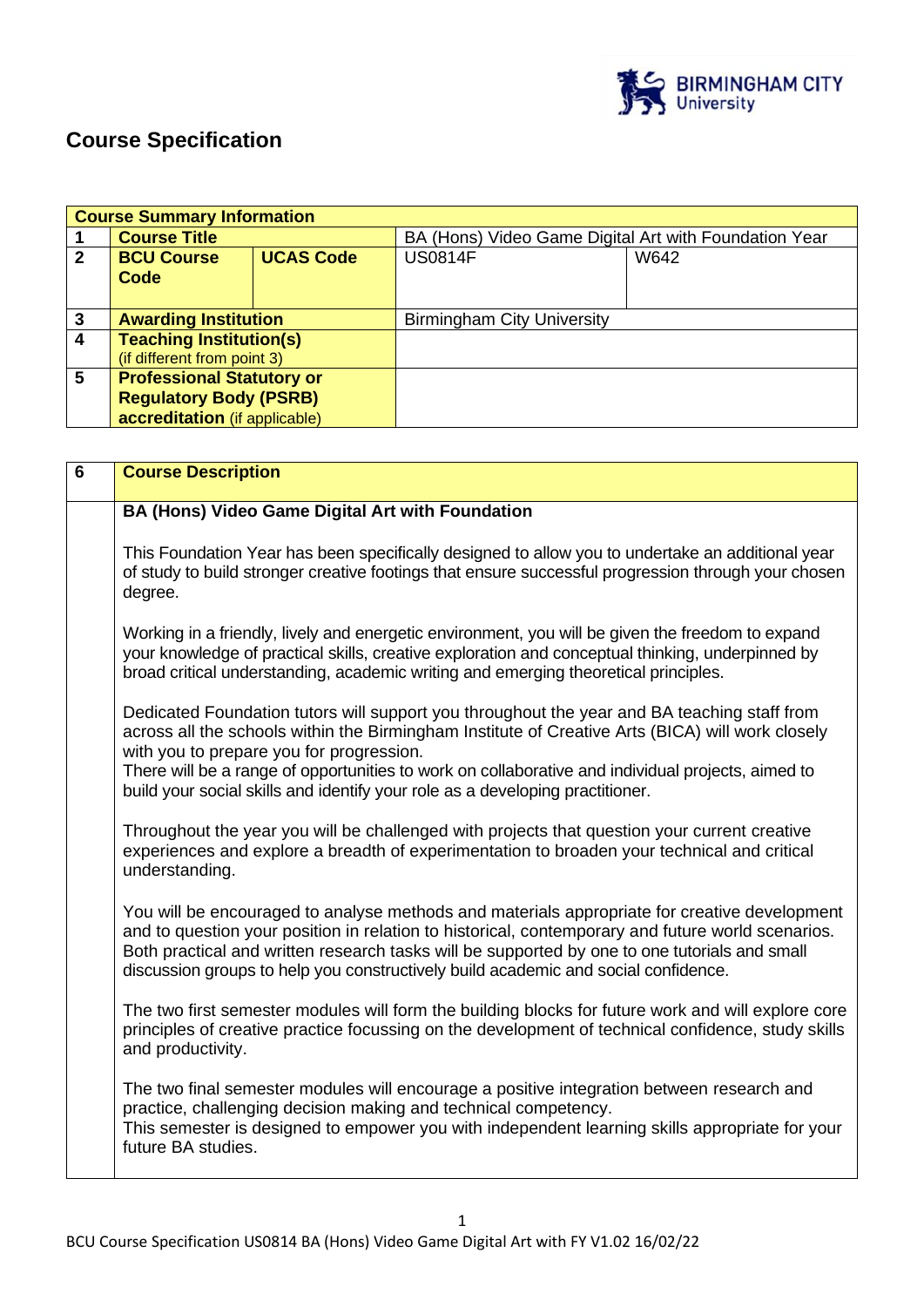

On successful completion of the Foundation Year, you will have the flexibility to change direction and switch courses onto a related undergraduate degree programme within Birmingham School of Art, School of Visual Communication or the School of Games, Film and Animation.

In order to progress onto your BA Programme, you must successfully pass all four core modules (totalling 120 credits).

# **BA (Hons) Video Game Digital Art**

# **What's covered in the course?**

The course covers both core and technical art skills. It starts with helping you develop your core art skills, so expect to be doing a lot of drawing and studying topics including colour theory, composition, value and tone. Once we've covered the fundamentals we'll move onto supporting you develop your technical and digital art skills. You will focus on 2D and 3D graphics covering, texturing, user interface design, environment art, character art, animation and art pipelines for interactive products.

# **Your first position in the video game industry**

Building upon your core and technical art skills, in the first year you will be tasked with a specific role within our in-house game development studio over the summer term. This work experience gives you the opportunity to apply the knowledge and professional practices you've learnt on the course in a safe and supportive environment. Typically for these projects you'll be using industry-standard game development tools such as Unity and Unreal. These summer projects have in the past been mentored and supported by external partners such as Red Bee Media, FreeStyleGames and Codemasters. The work you'll produce during these summer placements can act as excellent portfolio pieces, demonstrating your ability as both a professional artist and effective team member.

# **Putting you in control of your final project**

Throughout the two years of your course, you will be provided with a structured programme of learning, in line with your chosen specialism of video game art. The course culminates with a project you define yourself which targets a specific subsector of the games industry, such as character art, , environment art or user experience (among others). You have the choice of either proposing your own individual project or collaborating with other students to create another video game project for your portfolio.

Teaching takes place in a modern campus based in Birmingham City Centre where you'll be provided with studio space to complete projects and all the software you'll need for the duration of the course.

You will be taught by staff with significant experience in the video game development industry, having worked with game developers including, Free Radical Design, Codemasters, Freestyle Games, Sega and EA Games.

# **Real experience**

So, by the time you graduate, a whole year before most students, you'll have two years of tangible, games development studio experience under your belt, ready to launch your dream career as a games developer.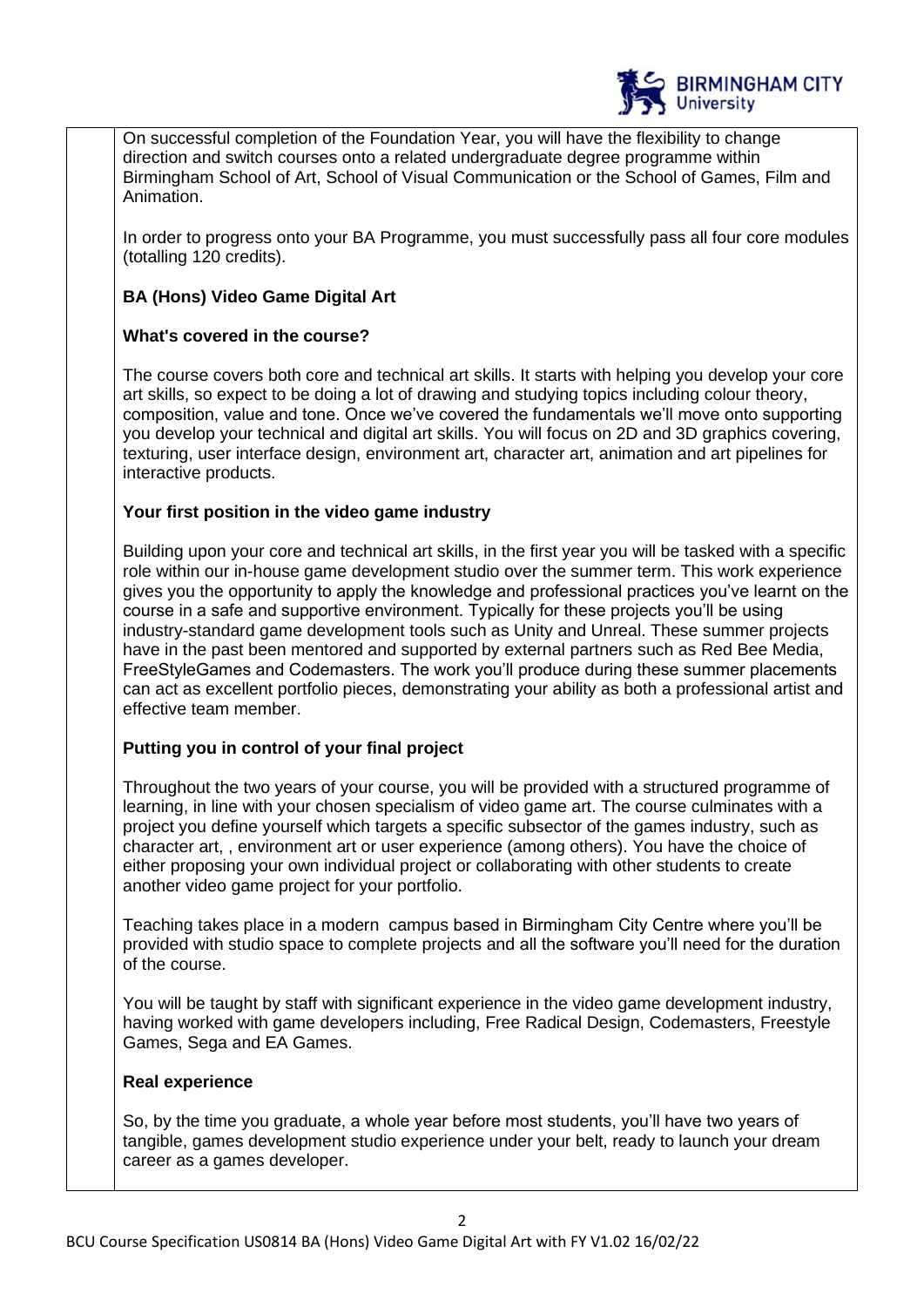

|    | <b>Course Awards</b>                                        |       |                                  |  |
|----|-------------------------------------------------------------|-------|----------------------------------|--|
| 7a | <b>Name of Final Award</b>                                  | Level | <b>Credits</b><br><b>Awarded</b> |  |
|    | Bachelor of Arts with Honours Video Game Digital Art        | 6     | 360                              |  |
| 7b | <b>Exit Awards and Credits Awarded</b>                      |       |                                  |  |
|    | <b>Foundation Certificate Visual Arts and Communication</b> |       | 120                              |  |
|    | Certificate of Higher Education Video Game Digital Art      |       | 120                              |  |
|    | Diploma of Higher Education Video Game Digital Art          | 5     | 240                              |  |
|    | Bachelor of Arts Video Game Digital Art                     | 6     | 300                              |  |

| Derogation from the University Regulations |
|--------------------------------------------|
| None                                       |

|                  | <b>Delivery Patterns</b> |             |                          |                |  |
|------------------|--------------------------|-------------|--------------------------|----------------|--|
|                  | <b>Mode(s) of Study</b>  | Location    | <b>Duration of Study</b> | <b>Code</b>    |  |
| <b>Full Time</b> |                          | City Centre | 3 vears                  | <b>JS0814F</b> |  |

| 10 | <b>Entry Requirements</b>                                                                                                                                                                                                  |
|----|----------------------------------------------------------------------------------------------------------------------------------------------------------------------------------------------------------------------------|
|    | The admission requirements for this course are stated on the course page of the BCU website at<br>https://www.bcu.ac.uk/, or may be found by searching for the course entry profile located on the<br><b>UCAS</b> website. |

| 11                      | <b>Course Learning Outcomes</b>                                                                     |  |  |
|-------------------------|-----------------------------------------------------------------------------------------------------|--|--|
|                         | Knowledge & Understanding                                                                           |  |  |
|                         |                                                                                                     |  |  |
| $\overline{1}$          | Respond and adapt to the challenges within video games production and evaluate the relative         |  |  |
|                         | contributions of all roles within a production team.                                                |  |  |
| $\overline{2}$          | Produce work that demonstrates the importance of communicating visually to an intended<br>audience. |  |  |
| $\mathbf{3}$            | Synthesise links with other subjects such as media and communications, the performing arts,         |  |  |
|                         | computing, the history of art, architecture and design.                                             |  |  |
| $\overline{4}$          |                                                                                                     |  |  |
|                         | Employ drawing skills: observation, recording, analysis, speculation, development, visualisation,   |  |  |
|                         | evaluation and communication.                                                                       |  |  |
|                         | <b>Cognitive &amp; Intellectual Skills</b>                                                          |  |  |
|                         |                                                                                                     |  |  |
| $\overline{\mathbf{5}}$ | Critically evaluate knowledge, concepts and ideas in practical, verbal and written forms.           |  |  |
| $\overline{\mathbf{6}}$ | Draw conclusions based on an analytical and critical approach.                                      |  |  |
| $\overline{7}$          | Research and evaluate practical solutions in an art team, game development team and wider           |  |  |
|                         | context.                                                                                            |  |  |
| 8                       | Develop techniques for researching, monitoring, reviewing and directing working methods.            |  |  |
|                         | <b>Practical &amp; Professional Skills</b>                                                          |  |  |
|                         |                                                                                                     |  |  |
| 9                       | Critically reflect on personal practice and modify accordingly.                                     |  |  |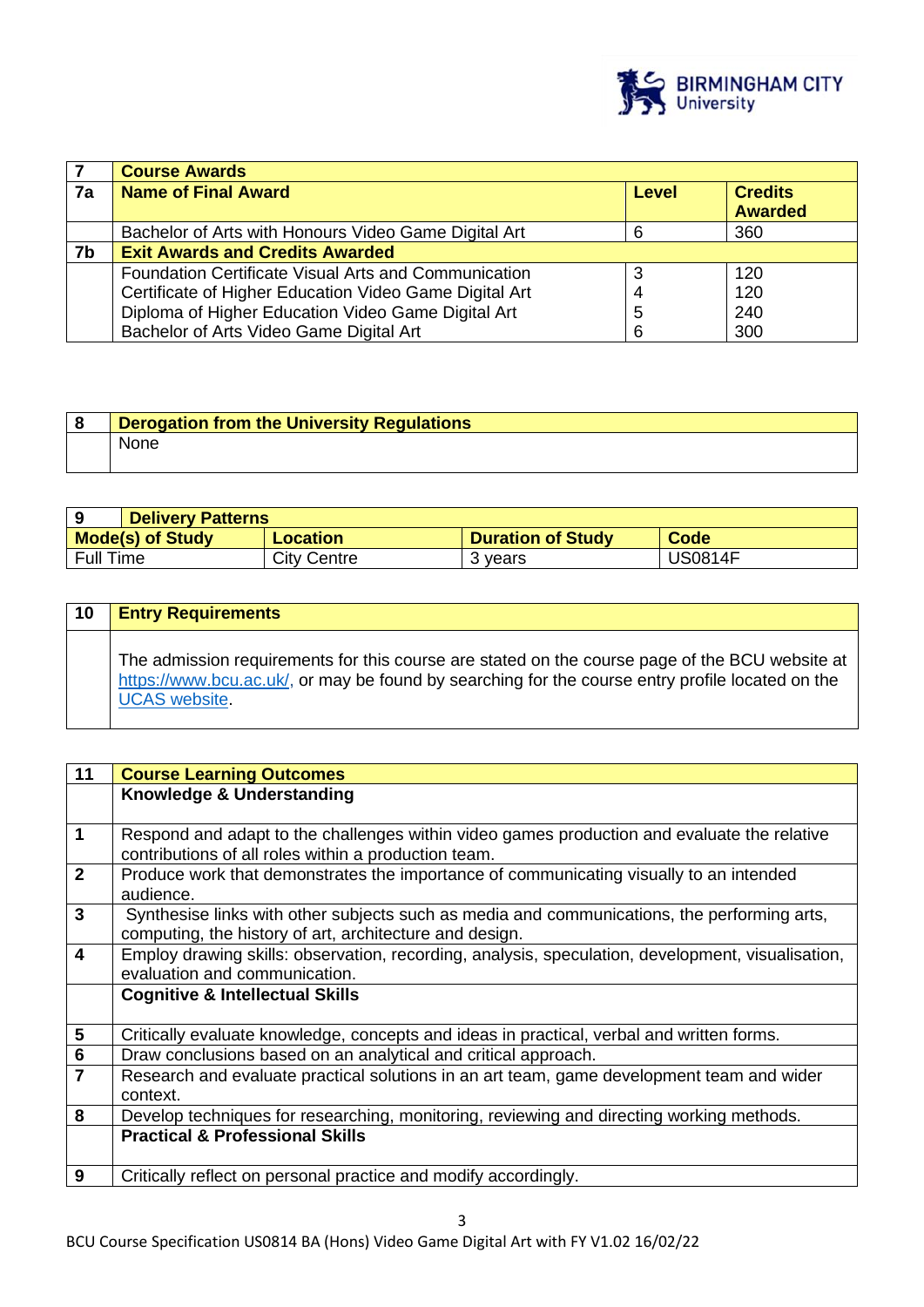

| 10 | Develop intellectual, practical, technical and communication skills appropriate to an informed<br>approach to individual and collaborative practice.                    |
|----|-------------------------------------------------------------------------------------------------------------------------------------------------------------------------|
| 11 | Self-manage an independent programme of study and develop Personal Development and<br>Planning (PDP) to chart self-awareness, critical reflection, and action planning. |
| 12 | Organise, test, and justify ideas and critical positions through practical art work, written and<br>verbal presentation suitable to brief and/or audience.              |
|    | <b>Key Transferable Skills</b>                                                                                                                                          |
| 13 | Develop the skills to elicit the co-operation of others and work collaboratively.                                                                                       |
| 14 | Display variety of forms of communication and expression and employ them effectively                                                                                    |
|    | according to the needs of a situation through practical, written and verbal form.                                                                                       |
| 15 | Demonstrate competency in the use of digital art tools and production tools.                                                                                            |
| 16 | Demonstrate effective planning and management through Self-motivation and organisational                                                                                |
|    | skills                                                                                                                                                                  |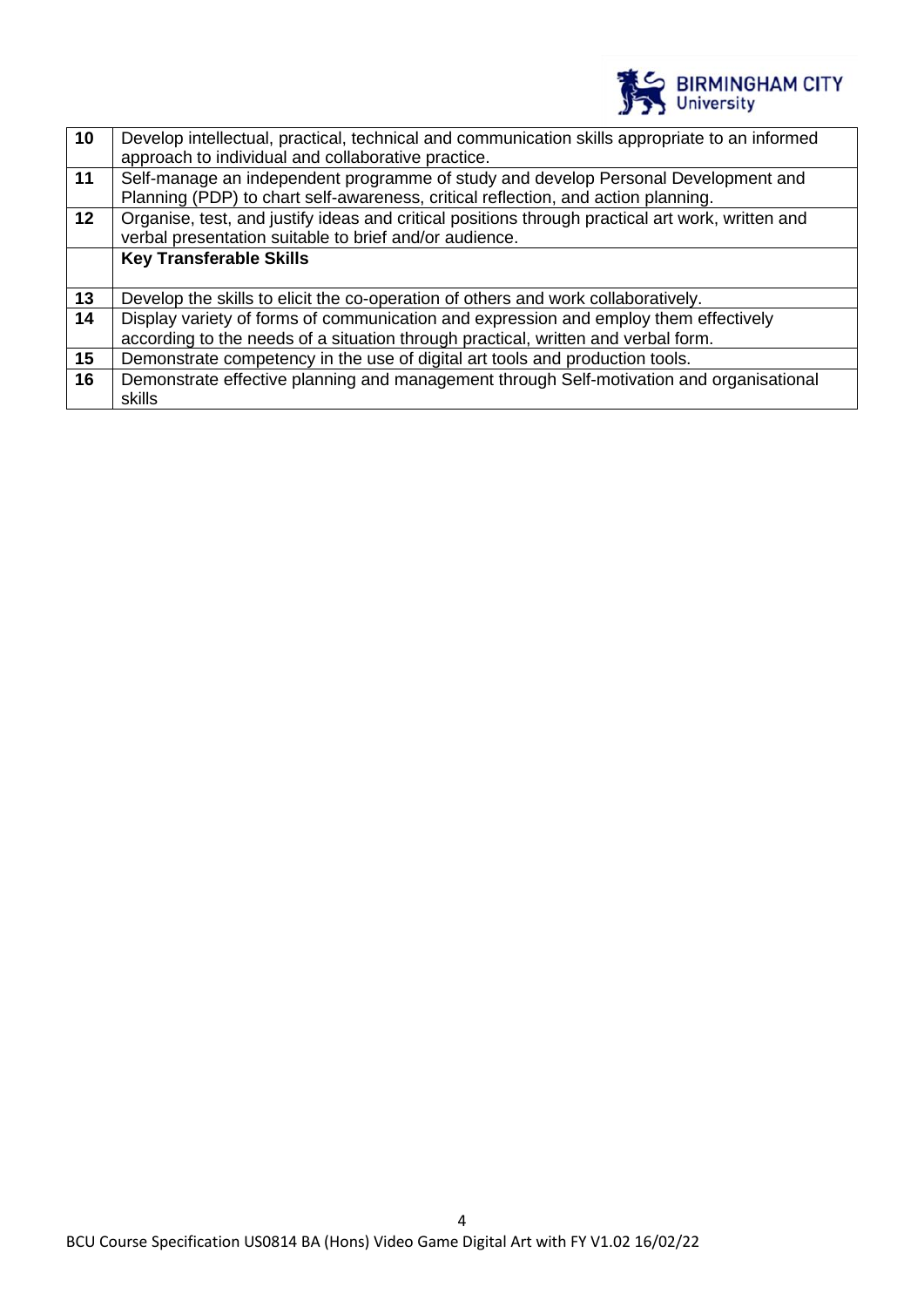

## **12 Course Requirements**

#### **12a Level 3:**

*In order to complete this course a student must successfully complete all the following CORE modules (totalling 120 credits):*

| <b>Module Code</b> | <b>Module Name</b>                           | <b>Credit Value</b> |
|--------------------|----------------------------------------------|---------------------|
| <b>VIS3004</b>     | <b>Understanding Practice</b>                | <b>20</b>           |
| <b>VIS3001</b>     | <b>Creative Development &amp; Production</b> | 40                  |
| <b>VIS3002</b>     | <b>Perspectives on Practice</b>              | 20                  |
| <b>VIS3003</b>     | <b>Creative Realisation</b>                  | 40                  |

#### **Level 4:**

*In order to complete this course a student must successfully complete all the following CORE modules (totalling 120 credits):*

| <b>Module Code</b> | <b>Module Name</b>                        | <b>Credit Value</b> |
|--------------------|-------------------------------------------|---------------------|
| <b>MED4145</b>     | <b>Art Theory and Practice</b>            | <b>20</b>           |
| <b>MED4142</b>     | <b>2D Art Production</b>                  | 40                  |
| <b>MED4144</b>     | <b>3D Modelling Theory &amp; Practice</b> | 20                  |
| <b>MED4143</b>     | <b>3D Art Production</b>                  | 40                  |

**Level 5:**

*In order to complete this course a student must successfully complete all the following CORE modules (totalling 100 credits):*

| <b>Module Code</b> | <b>Module Name</b>             | <b>Credit Value</b> |
|--------------------|--------------------------------|---------------------|
| <b>MED5199</b>     | <b>3D Sculpting Primer</b>     | <b>20</b>           |
| <b>MED5198</b>     | <b>3D Character Production</b> | 40                  |
| <b>MED5201</b>     | <b>Collaborative Project</b>   | 40                  |

*In order to complete this course a student must successfully complete at least 20 credits from the following list of OPTIONAL modules.* 

| <b>Module Code</b> | <b>Module Name</b>                                         | <b>Credit Value</b> |
|--------------------|------------------------------------------------------------|---------------------|
| MED5189            | Interactive Entertainment, Development &<br>Implementation | 20                  |
| MED5192            | Narrative Entertainment Script & Production                | 20                  |

# **Level 6:**

*In order to complete this course a student must successfully complete all the following CORE modules (totalling 120 credits):*

5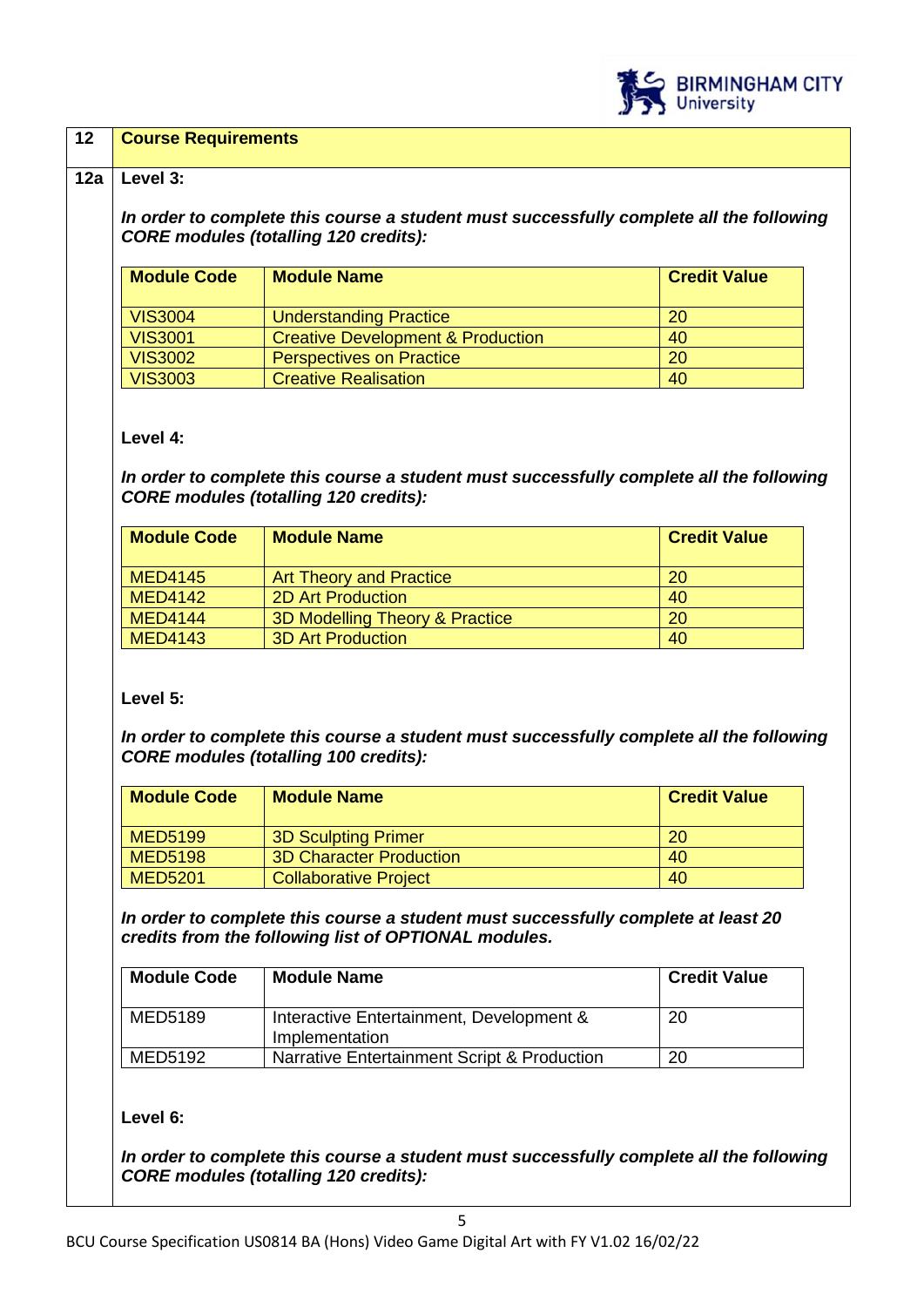

| <b>Module Code</b> | <b>Module Name</b>           | <b>Credit Value</b> |
|--------------------|------------------------------|---------------------|
| <b>MED6187</b>     | <b>Animation Pipelines</b>   | 20                  |
| <b>MED6200</b>     | <b>Professional Practice</b> | 40                  |
| ADM6006            | <b>Major Project</b>         | 60                  |

# **12b Structure Diagram**

*Please note list of optional modules is indicative only. Students' choice will not be guaranteed for optional modules but a fair and transparent process will be adopted and shared with students.*

# **Level 3**

| <b>SEMESTER ONE</b>                                                                            | <b>SEMESTER TWO</b>                                                              |
|------------------------------------------------------------------------------------------------|----------------------------------------------------------------------------------|
| Core                                                                                           | Core                                                                             |
| • Understanding Practice (20 credits)<br>• Creative Development and Production (40<br>credits) | Perspective on Practice (20 credits)<br><b>Creative Realisation (40 credits)</b> |

| Art Only = Video Game Art Specific core modules |  |
|-------------------------------------------------|--|
| $All = Shared$ interdisciplinary modules        |  |
|                                                 |  |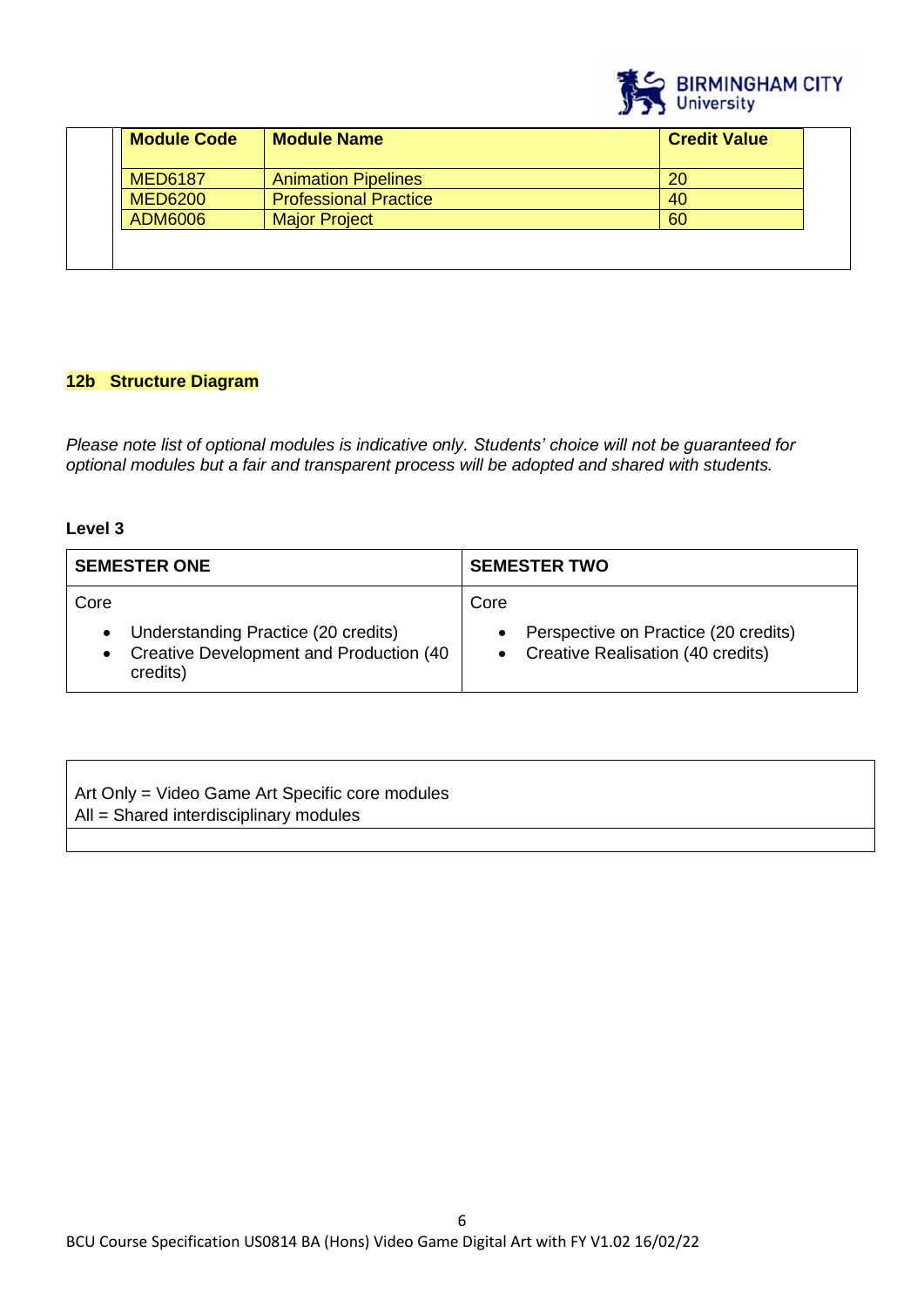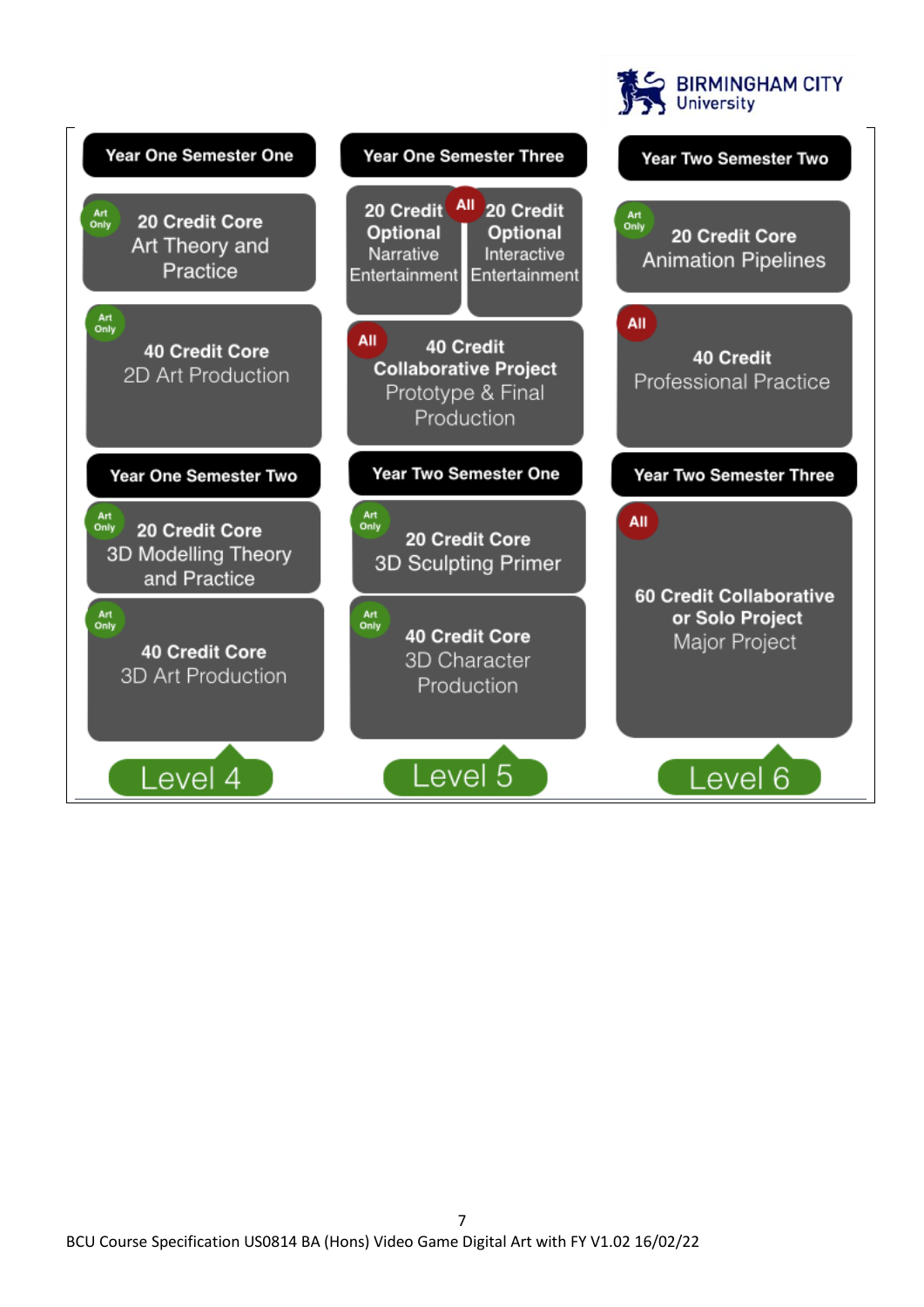

#### **13 Overall Student Workload and Balance of Assessment**

Overall student *workload* consists of class contact hours, independent learning and assessment activity, with each credit taken equating to a total study time of around 10 hours. While actual contact hours may depend on the optional modules selected, the following information gives an indication of how much time students will need to allocate to different activities at each level of the course.

- *Scheduled Learning* includes lectures, practical classes and workshops, contact time specified in timetable
- *Directed Learning* includes placements, work-based learning, external visits, on-line activity, Graduate+, peer learning
- *Private Study* includes preparation for exams

The *balance of assessment* by mode of assessment (e.g. coursework, exam and in-person) depends to some extent on the optional modules chosen by students. The approximate percentage of the course assessed by coursework, exam and in-person is shown below.

#### **Level 3**

#### **Workload**

#### **% time spent in timetabled teaching and learning activity**

| <b>Activity</b>      | <b>Number of Hours</b> |
|----------------------|------------------------|
| Scheduled Learning   | 480                    |
| Directed Learning    | 480                    |
| <b>Private Study</b> | 240                    |
| <b>Total Hours</b>   | 1200                   |

# **Balance of Assessment**

| <b>Assessment Mode</b> | Percentage |
|------------------------|------------|
| Coursework             | 100%       |
| Exam                   |            |
| In-Person              |            |

#### **Level 4**

#### **Workload**

#### **XX% time spent in timetabled teaching and learning activity**

| <b>Activity</b>          | <b>Number of Hours</b> |
|--------------------------|------------------------|
| Scheduled Learning       | 360                    |
| <b>Directed Learning</b> | 600                    |
| <b>Private Study</b>     | 240                    |
| <b>Total Hours</b>       | 1200                   |

#### **Balance of Assessment**

| <b>Assessment Mode</b> | Percentage |
|------------------------|------------|
| Coursework             | 75%        |
| Exam                   |            |
| In-Person              | 25%        |